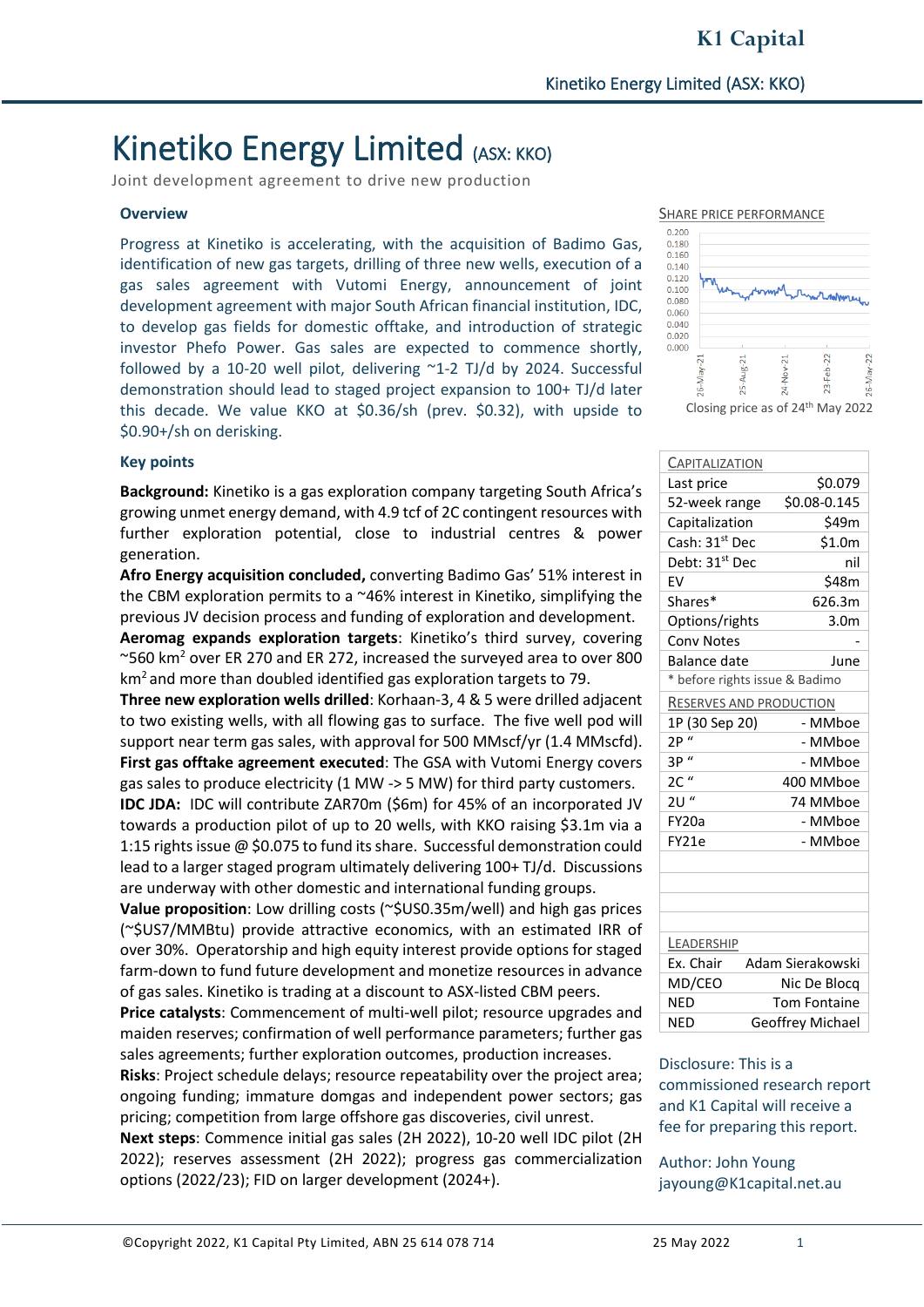# 1. Financial summary

|                                               | <b>Units</b> | <b>FY21a</b> | FY22e          | FY23e          | <b>FY24e</b> | FY25e                    | <b>FY26e</b>             | <b>Units</b>                                                             | <b>FY21a</b> | FY22e          | FY23e                    | <b>FY24e</b>   | FY25e          | <b>FY26e</b>             |
|-----------------------------------------------|--------------|--------------|----------------|----------------|--------------|--------------------------|--------------------------|--------------------------------------------------------------------------|--------------|----------------|--------------------------|----------------|----------------|--------------------------|
| CPI, forex & prices                           |              |              |                |                |              |                          |                          | <b>P&amp;L</b><br><b>MŚA</b>                                             |              |                |                          |                |                |                          |
| <b>US</b> inflation rate                      |              | 2.20         | 2.20           | 2.20           | 2.20         | 2.20                     | 2.20                     | Sales revenue                                                            |              |                | $\overline{2}$           | 4              | $\overline{7}$ | 32                       |
|                                               | % pa         |              |                |                |              |                          |                          |                                                                          |              |                |                          |                |                |                          |
| Australian inflation rate                     | % pa         | 2.50         | 2.50           | 2.50           | 2.50         | 2.50                     | 2.50                     | Other revenue                                                            | $\mathbf 0$  | $\bf{0}$       | ÷,                       |                | ×              |                          |
| Inflation Factor - US : Dec-20 -              |              | 1.005        | 1.028          | 1.050          | 1.073        | 1.097                    | 1.121                    | <b>Production costs</b>                                                  |              | -0             | -0                       | $-1$           | -2             | -9                       |
| \$US/\$A forex (base)                         | \$US/\$A     | 0.75         | 0.74           | 0.70           | 0.70         | 0.70                     | 0.70                     | Royalties & prod purchases                                               |              | -0             | $-0$                     | $-0$           | -0             | $-2$                     |
| <b>Brent</b>                                  | \$US/bbl     | 54           | 88             | 92             | 83           | 77                       | 76                       | Admin                                                                    | -1           | $-1$           | -1                       | $-2$           | -3             | $-3$                     |
| Nat Gas (Henry Hub)                           | \$US/mmBtu   | 2.8          | 4.6            | 5.1            | 4.1          | 3.7                      | 3.7                      | Other                                                                    | $\mathbf 0$  | $-0$           |                          |                |                | J.                       |
| Nat Gas (Sth Africa) - wholesa \$US/mmBtu     |              | 7.1          | 9.1            | 9.4            | 9.0          | 8.8                      | 8.8                      | <b>EBITDA</b>                                                            | -1           | -1             | -0                       | 1              | 2              | 18                       |
|                                               |              |              |                |                |              |                          |                          | Deprec & Amort                                                           | 0            | -0             | -0                       | $-1$           | -2             | $-2$                     |
| <b>Received prices</b>                        |              |              |                |                |              |                          |                          | <b>EBIT</b>                                                              | -1           | -1             | -1                       | -1             | $\mathbf 0$    | 16                       |
| Oil                                           | \$US/bbl     |              |                |                |              |                          |                          | <b>Net Interest Expense</b>                                              | -0           | $\bf{0}$       | 0                        | $\overline{0}$ | $\bf{0}$       | $-0$                     |
| Condensate                                    | \$US/bbl     |              |                |                |              |                          |                          | <b>EBT</b>                                                               | -1           | -1             | -1                       | -1             | 1              | 15                       |
| Gas                                           | \$US/mmBtu   |              |                | 8.0            | 7.9          | 8.1                      | 8.3                      |                                                                          |              | $\bf{0}$       | $\bf{0}$                 | $\bf{0}$       | $\bf{0}$       | $-1$                     |
|                                               |              |              |                |                |              |                          |                          | <b>Tax expense</b>                                                       |              |                |                          |                |                |                          |
| LPG                                           | \$US/bbl     |              |                |                |              |                          |                          | Minorities / prefered dividends                                          | -0           | -0             |                          |                |                |                          |
| <b>LNG</b>                                    | \$US/t       |              |                |                |              |                          |                          | <b>Normalized NPAT</b>                                                   | -1           | -1             | -0                       | -0             | 1              | 14                       |
| Electricity                                   | \$US/MWh     |              |                |                |              |                          |                          | <b>Abnormals</b>                                                         | $\mathbf 0$  | $\bf{0}$       |                          |                | 19             | 159                      |
| CO <sub>2</sub> e                             | \$US/t       |              |                |                |              |                          |                          | <b>Reported NPAT</b>                                                     | $-1$         | $-1$           | -0                       | -0             | 20             | 173                      |
| Total                                         | \$US/boe     |              | $\blacksquare$ | 38.1           | 42.4         | 49.4                     | 47.9                     | <b>Effective tax rate</b><br>%                                           | 0.0          | 17.5           | 20.5                     | 20.0           | 0.0            | 9.5                      |
| Net production by project                     |              |              |                |                |              |                          |                          | <b>Cash flow</b><br><b>MŚA</b>                                           |              |                |                          |                |                |                          |
| Amersfoort - KKO Pilot (100% mmboe            |              | 0.00         | 0.00           | 0.02           | 0.02         | 0.02                     | 0.02                     | <b>EBITDA</b>                                                            | $-1$         | -1             | -0                       | 1              | $\overline{2}$ | 18                       |
| Amersfoort - IDC Pilot (20 we mmboe           |              |              |                | 0.01           | 0.04         | 0.06                     | 0.06                     | Change in work cap                                                       |              |                |                          |                |                | ×,                       |
| Amersfoort - Stage 2 (300 we mmboe            |              |              |                |                |              |                          |                          |                                                                          |              |                |                          |                |                | ÷.                       |
|                                               |              |              |                |                |              | 0.02                     | 0.11                     | Deferred tax                                                             |              |                |                          |                |                |                          |
| Amersfoort - Stage 3 (to 1 tcf mmboe          |              |              |                |                |              | $\overline{\phantom{a}}$ | 0.27                     | Other operating items (tax, etc)                                         | -1           | -1             | -0                       | -0             | $\mathbf{1}$   | $-31$                    |
|                                               | mmboe        |              |                |                |              |                          |                          | <b>Operating cash flow</b>                                               | -2           | -3             | -0                       | o              | 3              | $-12$                    |
|                                               | mmboe        |              |                |                |              |                          |                          | <b>PPE</b> capex                                                         | -0           | -0             | -4                       |                |                | $\sim$                   |
|                                               | mmboe        |              |                |                |              |                          |                          | <b>Exploration capex</b>                                                 |              |                |                          |                |                | ÷                        |
|                                               | mmboe        |              |                |                |              |                          |                          | Development capex                                                        |              | -1             | -4                       | -5             | $-11$          | $-90$                    |
|                                               | mmboe        |              |                |                |              |                          |                          | Other investing items                                                    | -0           | 1              |                          |                | 28             | 227                      |
|                                               | mmboe        |              |                |                |              | ÷                        |                          | Investing cash flow                                                      | -0           | 0              | -8                       | -5             | 17             | 137                      |
|                                               |              |              |                |                | 0.06         |                          | 0.46                     |                                                                          | 1            | 7              | 10                       | 10             | $\mathbf{1}$   | J,                       |
| Total                                         | mmboe        | 0.00         | 0.00           | 0.03           |              | 0.10                     |                          | Inc/(Dec) in Equity                                                      |              |                |                          |                |                |                          |
| Net production by product                     |              |              |                |                |              |                          |                          | Inc/(Dec) in Borrowings                                                  |              |                |                          |                |                |                          |
| Oil                                           | mmbbl        |              |                |                |              | ÷                        |                          | Dividends paid                                                           |              | $\mathbf{r}$   | ÷                        |                | ÷              | ÷.                       |
| Condensate                                    | mmbbl        |              |                |                |              |                          |                          | Other financing items                                                    | 0            | $\bf{0}$       | $-1$                     | -0             | -0             | $\overline{\phantom{a}}$ |
| Gas                                           | PJ           |              |                | 0.15           | 0.34         | 0.64                     | 2.80                     | <b>Financing Cash Flow</b>                                               | 1            | 7              | 10                       | 10             | 1              | $\blacksquare$           |
| <b>LPG</b>                                    | mmbbl        |              |                |                |              |                          |                          | Net Inc/(Dec) in Cash                                                    | -1           | 5              | 1                        | 5              | 21             | 125                      |
| <b>LNG</b>                                    | Mt           |              |                |                |              |                          |                          | <b>Free cash flow</b>                                                    | -2           | -2             | -8                       | -4             | 20             | 125                      |
| Electricity                                   | TWh          |              |                |                |              |                          |                          | <b>Balance sheet</b><br><b>MŚA</b>                                       |              |                |                          |                |                |                          |
|                                               |              |              |                |                |              |                          |                          |                                                                          |              |                |                          |                |                |                          |
| CO <sub>2</sub> e                             | Mt           |              |                |                |              |                          |                          | Cash & cash equivalents                                                  | $\mathbf 0$  | 5              | 6                        | 11             | 32             | 157                      |
| <b>Total</b>                                  | mmboe        |              |                | 0.03           | 0.06         | 0.10                     | 0.46                     | Other current assets (DTA)                                               | 1            | 8              | 9                        | 11             | 5              | 3                        |
| <b>Total production</b>                       | kboed        | 0.00         | 0.00           | 0.08           | 0.16         | 0.27                     | 1.26                     | PPE, Exp & Dev                                                           | 7            | $\overline{7}$ | 16                       | 20             | 29             | 124                      |
| Production growth                             | %            |              |                |                | 99.5         | 67.1                     | 360.0                    | Intangible assets                                                        |              |                |                          |                |                |                          |
| Revenue                                       |              |              |                |                |              |                          |                          | Other non-current assets                                                 |              | $\blacksquare$ | $\overline{\phantom{a}}$ |                | ٠.             | $\sim$                   |
| Oil                                           | <b>M\$A</b>  |              |                |                |              |                          |                          | <b>Total Assets</b>                                                      | 8            | 20             | 31                       | 42             | 67             | 285                      |
| Condensate                                    | <b>M\$A</b>  |              |                |                |              |                          | ÷                        | Short term debt                                                          |              |                | ä,                       |                |                |                          |
| Gas                                           | <b>M\$A</b>  | 0            | 0              | $\overline{2}$ | 4            | 7                        | 32                       | Other current liabilities (DTL)                                          | 0            | $\mathbf{1}$   | 1                        | 1              | $\mathbf{1}$   | 11                       |
|                                               |              |              |                |                |              |                          |                          |                                                                          |              | $\overline{a}$ |                          |                |                |                          |
| LPG                                           | <b>M\$A</b>  |              |                |                |              |                          |                          | Long term debt                                                           |              |                |                          |                | ÷              |                          |
| <b>LNG</b>                                    | M\$A         |              |                |                |              |                          |                          | Other non-current liabilities                                            |              | з              | 5                        | 7              | 10             | 45                       |
| Electricity                                   | <b>M\$A</b>  |              |                |                |              |                          |                          | <b>Total Liabilities</b>                                                 | $\mathbf 0$  | 4              | 6                        | $\overline{7}$ | 11             | 56                       |
| CO <sub>2</sub> e                             | <b>M\$A</b>  |              |                |                |              |                          | $\overline{\phantom{a}}$ | <b>Minorities</b>                                                        |              | <b>A</b>       |                          |                | ÷.             |                          |
| <b>Total modelled</b>                         | <b>M\$A</b>  | 0            | 0              | $\overline{2}$ | 4            | $\overline{7}$           | 32                       | Total shareholders equity (exc mir                                       | 8            | 16             | 25                       | 34             | 55             | 228                      |
| <b>Total reported</b>                         | <b>M\$A</b>  |              |                |                |              |                          |                          | <b>Total Funds Employed</b>                                              | 8            | 16             | 25                       | 34             | 55             | 228                      |
| Revenue growth                                | %            |              |                |                | 122.3        | 94.2                     | 346.7                    | Net debt                                                                 | -0           | -5             | -6                       | $-11$          | $-32$          | $-157$                   |
| <b>Operational metrics</b>                    |              |              |                |                |              |                          |                          | <b>Business metrics</b>                                                  |              |                |                          |                |                |                          |
| Revenue                                       | \$A/boe      |              |                | 50.8           | 55.9         | 64.7                     | 61.1                     | <b>EBITDA</b> margin<br>%                                                |              |                |                          | 14.9           | 33.3           | 58.1                     |
| Production & transport costs \$A/boe          |              |              |                | $-10.9$        | $-11.5$      | $-13.9$                  | $-16.9$                  | %<br><b>EBIT</b> margin                                                  |              |                |                          |                | 6.7            | 50.2                     |
|                                               |              |              |                |                | $-2.8$       | $-3.2$                   |                          |                                                                          |              |                |                          |                |                |                          |
| Royalties & prod purchases                    | \$A/boe      |              |                | $-2.6$         |              |                          | $-3.1$                   | Normalized NPAT r %                                                      |              |                |                          |                | 14.0           | 44.2                     |
| Admin                                         | \$A/boe      | Ļ,           | Ė,             | $-45.6$        | $-33.2$      | $-26.1$                  | $-5.7$                   | Revenue growth<br>%                                                      |              |                |                          | 125.0          | 97.2           | 343.7                    |
| <b>EBITDA</b> margin                          | \$A/boe      |              |                | $-8.4$         | 8.3          | 21.5                     | 35.5                     | %<br><b>EBITDA</b> growth                                                |              |                |                          | ä,             | ä,             | 674.9                    |
| D&A                                           | \$A/boe      |              |                | $-11.7$        | $-17.6$      | $-17.2$                  | $-4.8$                   | %<br><b>EBIT growth</b>                                                  | ł,           | ÷              |                          | ÷              | ÷,             |                          |
| <b>Tax and financing</b>                      | \$A/boe      | ÷,           | Ξ.             | 4.5            | 2.3          | 4.7                      | $-3.7$                   | <b>Normalized ROA</b><br>%                                               | $-15.1$      | $-6.1$         | $-1.6$                   | $-1.1$         | 1.5            | 4.9                      |
| <b>Normalized NPAT</b>                        | \$A/boe      | ÷.           | ÷              | $-15.6$        | $-7.0$       | 9.0                      | 27.0                     | <b>Normalized ROE</b><br>%                                               | $-15.7$      | $-7.7$         | $-2.0$                   | $-1.3$         | 1.8            | 6.1                      |
| Resource/production                           | years        |              |                | 31.7           | 15.5         | 9.1                      | 1.9                      | <b>Fully diluted shares (million)</b>                                    | 588          | 1,600          | 1,600                    | 1,600          | 1,600          | 1,600                    |
| Product mix                                   | % liquids    | ä,           |                | ÷              | ٠            | ×                        | ×.                       | Wtd diluted shares (million)                                             | 563          | 860            | 1,600                    | 1,600          | 1,600          | 1,600                    |
| Change vs. prior report                       |              |              |                |                |              |                          |                          | Leverage                                                                 |              |                |                          |                |                |                          |
|                                               |              |              |                |                |              |                          |                          |                                                                          |              |                |                          |                |                |                          |
| USD/AUD (average)                             | \$US/\$A     |              |                |                |              |                          |                          | Net Debt / Book Ec%                                                      | $-3$         | $-31$          | $-24$                    | $-33$          | $-58$          | $-69$                    |
| <b>Brent USD</b>                              | \$US/bbl     |              |                |                |              |                          |                          | Net Debt / (ND+Bo %                                                      | $-3$         | $-45$          | $-31$                    | $-50$          | $-140$         | $-221$                   |
| <b>Brent AUD</b>                              | \$A/bbl      |              |                |                |              |                          |                          | Net Debt / Total As %                                                    | $-2$         | $-25$          | $-19$                    | $-27$          | $-49$          | $-55$                    |
| Production                                    | mmboe        |              |                |                |              |                          |                          | <b>EBIT Interest cover x</b>                                             | $-102.7$     | ÷,             | <b>A</b>                 | ä,             | ÷,             | 36.9                     |
| Revenue                                       | \$m          |              |                |                |              |                          |                          | Debt / Free Cash Fl x                                                    | ÷            | ÷              |                          |                | ÷              | ÷                        |
| Cash opex $(-ve = inc.)$                      | \$m          |              |                |                |              |                          |                          | <b>Valuation metrics</b>                                                 |              |                |                          |                |                |                          |
| <b>EBITDA</b>                                 | \$m          |              |                |                |              |                          |                          | Norm. EPS<br>c/sh                                                        | $-0.2$       | $-0.1$         | $-0.0$                   | $-0.0$         | 0.1            | 0.9                      |
| <b>Normalized NPAT</b>                        | \$m          |              |                |                |              |                          |                          | %<br><b>EPS</b> growth                                                   |              | $-33$          | $-78$                    | -8             | $-320$         | 1,304                    |
| Cash (YE)                                     | \$m          |              |                |                |              |                          |                          | <b>PER</b>                                                               | $-37.5$      | $-56.2$        | $-257.3$                 | $-280.7$       | 127.4          | 9.1                      |
|                                               |              |              |                |                |              |                          |                          | x                                                                        |              |                |                          |                |                |                          |
| Debt (YE, + $ve = inc.$ )                     | \$m          |              |                |                |              |                          |                          | Op Cash flow<br>c/sh                                                     | $-0.4$       | $-0.3$         | $-0.0$                   | 0.0            | 0.2            | $-0.8$                   |
| Capex $(+ve = inc.)$                          | \$m          |              |                |                |              |                          |                          | Price/Op Cash<br>x                                                       | $-21.7$      | $-26.4$        | $-360.3$                 | 264.9          | 43.0           | $-10.1$                  |
|                                               |              |              |                |                |              |                          |                          | EV/EBITDA<br>x                                                           |              |                |                          |                |                |                          |
| Source: company data and K1 Capital forecasts |              |              |                |                |              |                          |                          | \$A currency unless otherwise noted. Nominal \$ basis. Year ending June. |              |                |                          |                |                |                          |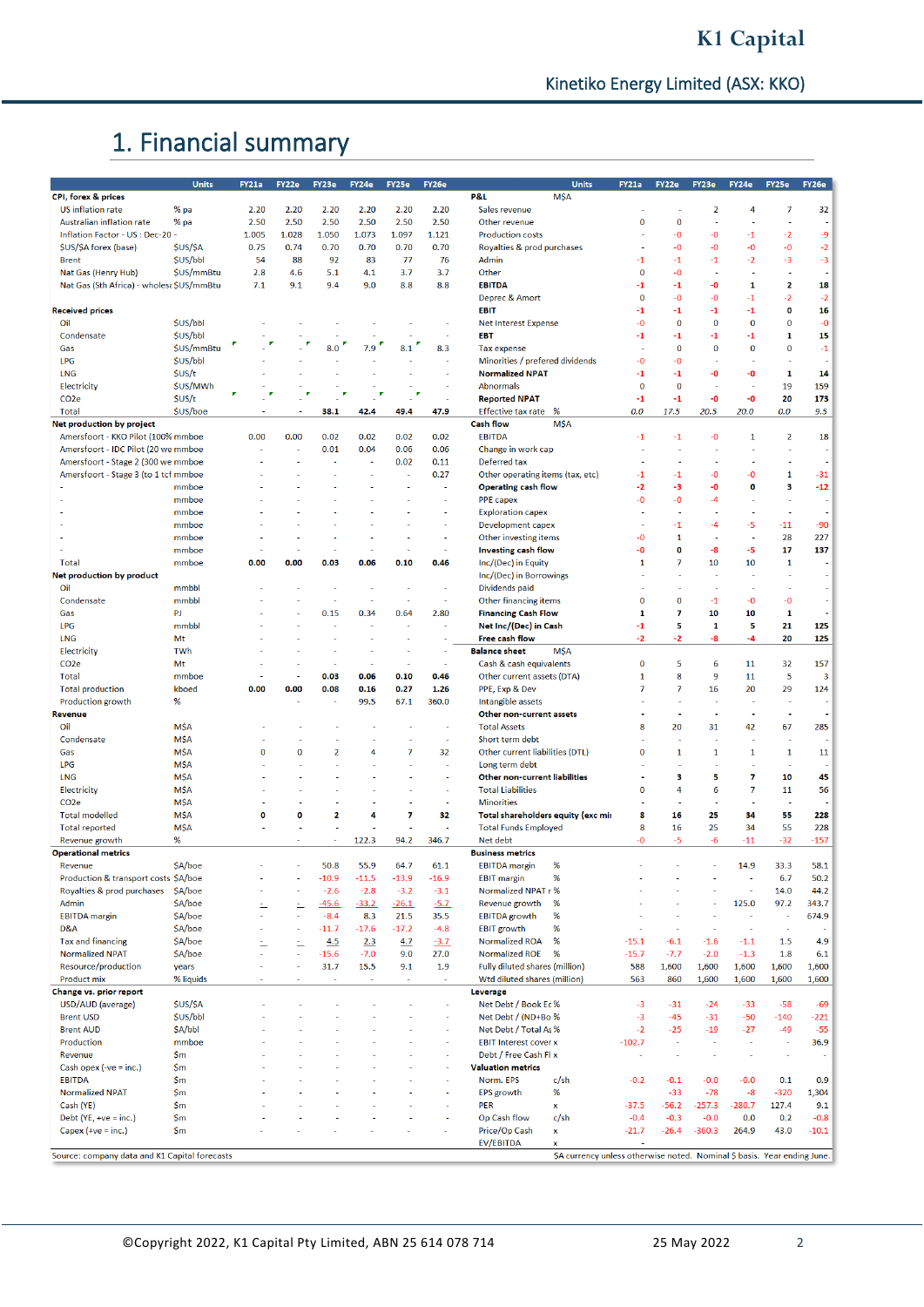# 2. Valuation

### Table 1 Valuation cases

| Case            | <b>Description</b>                                                                                                             | $\mathsf{Sm}$ | $$$ /sh |
|-----------------|--------------------------------------------------------------------------------------------------------------------------------|---------------|---------|
| <b>Base</b>     | 1 tcf gross staged development of the Amersfoort project: 3-well                                                               | 569           | 0.36    |
|                 | own pilot commencing late 2022, 20-well IDC pilot from late 2023<br>(KKO 55% share), 300-well development (~12 TJ/d) from 2024 |               |         |
|                 | (Stage 2), before expansion to ~120 TJ/d, ~1 tcf from 2027 (Stage                                                              |               |         |
|                 | 3), retaining 50%. \$US7.50/MMBtu gas price. Remaining 2C                                                                      |               |         |
|                 | contingent and 2U prosp. res. from 2030, risked at 30% and 10%.                                                                |               |         |
| <b>Bear</b>     | 1 tcf staged development but no value ascribed to remaining 2C                                                                 | 118           | 0.07    |
|                 | and prospective resources. \$US7.00/MMBtu gas.                                                                                 |               |         |
| <b>Bull</b>     | Base @ \$US9.00/MMBtu gas                                                                                                      | 780           | 0.49    |
| <b>Blue Sky</b> | 2C contingent resources (80% conversion to 2P) unrisked @                                                                      | 1578          | 0.99    |
|                 | \$US7.50 MMBtu gas. (Prosp resources remain risked at 10%).                                                                    |               |         |

### Table 2 Base case valuation summary

| NPV @ 10.0% WACC+country factor                                                                                          | <b>Net</b><br>volume | <b>Resource</b><br><b>NPV</b> | <b>Risk</b><br>factor | Other<br>value | <b>Risked</b><br>value | <b>Risked</b><br>value       | <b>Unrisked</b><br>value |
|--------------------------------------------------------------------------------------------------------------------------|----------------------|-------------------------------|-----------------------|----------------|------------------------|------------------------------|--------------------------|
| Valuation as of 31 Dec 2021                                                                                              | PJe                  | <b>SA/GJ</b>                  | %                     | <b>MŚA</b>     | <b>MŚA</b>             | \$A/sh                       | $SA/\sh$                 |
|                                                                                                                          |                      |                               |                       |                |                        |                              |                          |
| <b>Projects (DCF model valuation)</b>                                                                                    | 525.3                |                               |                       | 83             | 192                    | 0.12                         | 0.21                     |
| Amersfoort - KKO Pilot (100%)                                                                                            | 1.5                  | 2.61                          | 100                   |                | 4                      | 0.00                         | 0.00                     |
| Amersfoort - IDC Pilot (20 wells, 55%)                                                                                   | 3.4                  | 0.27                          | 80                    | 1              | 1                      | 0.00                         | 0.00                     |
| Amersfoort - Stage 2 (300 wells, 50%)                                                                                    | 46.6                 | 0.48                          | 60                    | 11             | 25                     | 0.02                         | 0.02                     |
| Amersfoort - Stage 3 (to 1 tcf, 50%)                                                                                     | 473.8                | 0.39                          | 50                    | 71             | 162                    | 0.10                         | 0.19                     |
|                                                                                                                          |                      |                               |                       |                |                        |                              |                          |
|                                                                                                                          |                      |                               |                       |                |                        |                              |                          |
| <b>Exploration / Appraisal</b>                                                                                           | 3,910.1              |                               |                       |                | 379                    | 0.24                         | 0.91                     |
|                                                                                                                          |                      |                               | 30                    |                |                        |                              |                          |
| Undeveloped 2C (80% conversion)                                                                                          | 3,125.4              | 0.37                          |                       |                | 349                    | 0.22                         | 0.73                     |
| Prospective 2U (80% conversion)                                                                                          | 784.6                | 0.37                          | 10                    |                | 29                     | 0.02                         | 0.18                     |
| ER 320 Prospective 2U                                                                                                    |                      |                               | 10                    |                |                        |                              |                          |
|                                                                                                                          |                      |                               |                       |                |                        |                              |                          |
|                                                                                                                          |                      |                               |                       |                |                        |                              |                          |
| Other (corporate, cash, debt, etc)                                                                                       |                      |                               |                       |                | $-1$                   | $-0.00$                      | $-0.00$                  |
| Corporate costs                                                                                                          |                      |                               |                       |                | $-23$                  | $-0.01$                      | $-0.01$                  |
| Cash                                                                                                                     |                      |                               |                       |                | 1                      | 0.00                         | 0.00                     |
| <b>Additional Equity</b>                                                                                                 |                      |                               |                       |                | 21                     | 0.01                         | 0.01                     |
| <b>Debt</b>                                                                                                              |                      |                               |                       |                |                        |                              |                          |
| Equity Valuation @ base case                                                                                             |                      |                               |                       |                | 569                    | 0.360                        | 1.12                     |
|                                                                                                                          |                      |                               |                       |                |                        |                              |                          |
| Mkt Cap @ current share price                                                                                            |                      | (and undiluted share count)   |                       |                | 49                     | 0.079                        |                          |
| Number of shares (undiluted)                                                                                             | 000,000              |                               |                       |                |                        | 626.2 @ valuation date       |                          |
| Number of shares (diluted)                                                                                               | 000,000              |                               |                       |                |                        | 1,599.8 fully funded devel't |                          |
| "Other value" is consideration for equity selldown or delta to project equity NPV due to product price differences, etc. |                      |                               |                       |                |                        |                              |                          |

Source: K1 Capital analysis. Includes \$10m of additional equity in CY23 and CY24 to progress the exploration, appraisal and staged development before operations can be funded internally and by partial sell-down.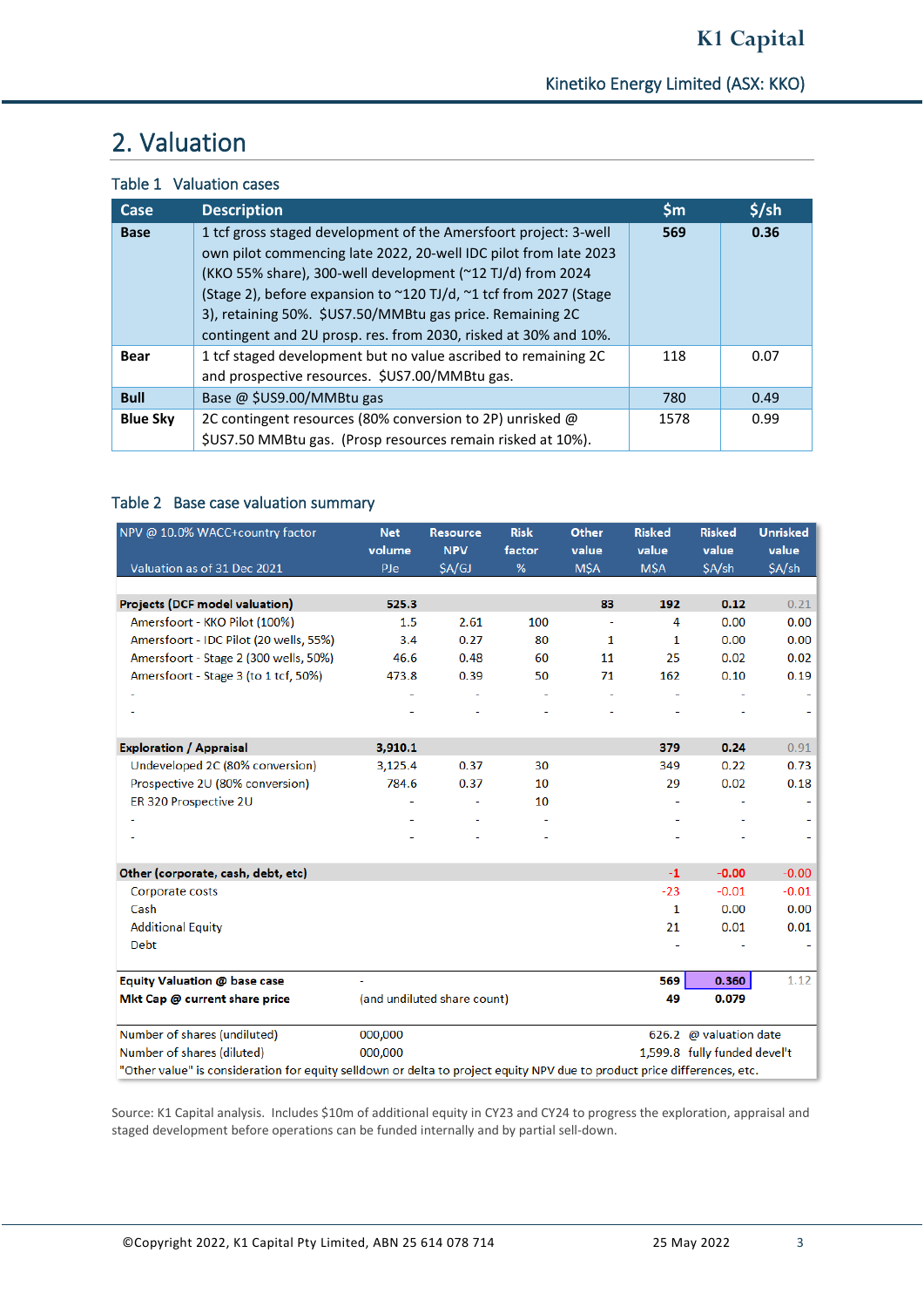# 3. Project update

Kinetiko's recent and current work focuses on five areas:

- 1. Simplifying its operational structure,
- 2. Expanding its exploration potential,
- 3. Appraising discovered gas resources,
- 4. Concluding gas offtake discussions, and
- 5. Securing funding for production pilots.

#### 3.1.1 Simplifying operations: Afro Energy acquisition

Kinetiko announced the effective merger with its JV partner, Badimo Gas, in May 2021, acquiring 100% of Afro Energy. The acquisition was an important step in restructuring the joint venture arrangement to facilitate ongoing exploration and development activity.

The transaction delivers ownership of 100% of the South African assets under one listed entity, which increases the range of financing options to develop the project, provides a single board and management team to streamline development and exploration initiatives and deliver cost efficiencies, increases the net contingent resource of 4.9 Tcf (2C) to Kinetiko, and provides a larger market capitalization and enhanced liquidity for institutional investment. The merged entity will be able to raise capital for accelerated exploration, production and downstream development in international markets, which was previously not available to Badimo.

KKO will issue ~598m shares to Badimo as consideration, after facilitating the sale of \$6.5m of shares to settle loan amounts owed to Kinetiko for past exploration expenditure, giving Badimo ~46% of the post-merged Kinetiko. Kinetiko's accounting treatment of its interest in Afro Energy will change from being an investment in an associate to being consolidated as a subsidiary company.

| <b>Security</b>                        | <b>Existing</b> | <b>Completion of</b><br><b>Proposed Acquisition</b> |
|----------------------------------------|-----------------|-----------------------------------------------------|
| <b>Existing shares</b>                 | 626,229,536     | 626,229,536                                         |
| <b>Consideration Shares*</b>           | ۰               | 597,704,812                                         |
| <b>Total Shares</b>                    | 626,229,536     | 1,223,934,348                                       |
| <b>Existing Options</b>                | 3,000,000       | ٠                                                   |
| <b>New Options</b>                     | ۰               |                                                     |
| <b>Fully diluted capital structure</b> | 629,229,536     | 1,226,934,348                                       |

\*Indicative only.

Source: Kinetiko Energy Limited, "Kinetiko Executes Binding Agreements to Acquire 100% of Afro Energy", 24th December 2021, p 4. Share quantities are before the current renounceable rights issue and placement.

#### 3.1.2 Expanding exploration potential: Aeromagnetic program

Kinetiko completed its third aeromagnetic survey in December 2021, with 12,610 km flown over three areas in ER 270 and ER 272, increasing the total distance flown since 2014 by over 60%. 42 new compartments were discovered, covering  $264 \text{ km}^2$ , more than doubling total prospective gas compartments identified to 79, with a total area of 1,229  $km^2$ .

The identified areas represent only  $\sim$ 20% of the currently assessed prospective area within the company's permits, pointing to further upside.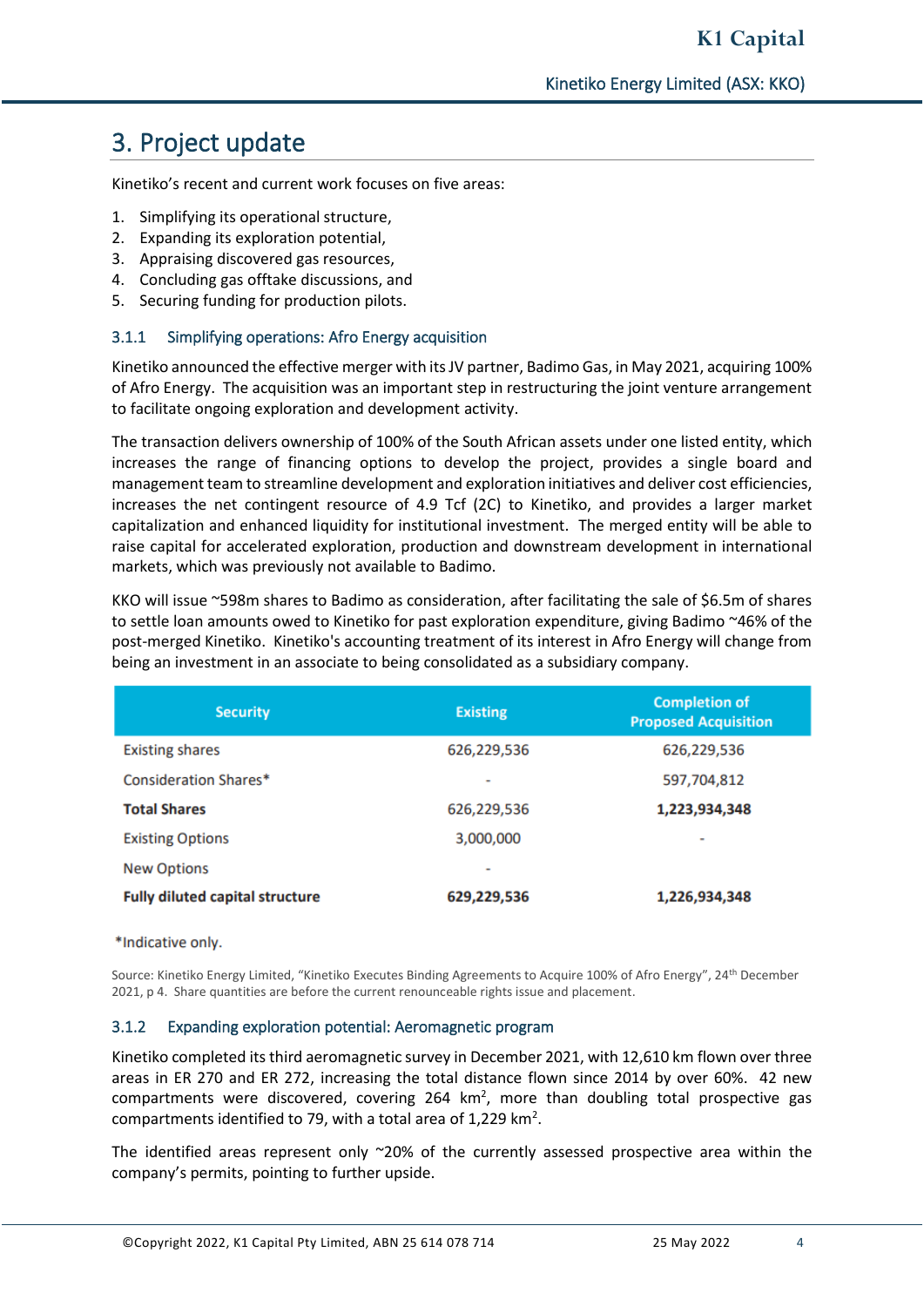#### 3.1.3 Appraising discovered gas resources: Korhaan drilling program

Three wells were recently drilled to build production capacity and better understand production performance and preferred well completions. Korhaan-3, 4 and 5 were drilled within ~400 m of two producing wells drilled in 2014, with all encountering gas charged formations and similar geology. The current barefoot completions will be replacing with cased and perforated completions after initial flow testing. The wells will not require fraccing.



#### Figure 1 Korhaan well locations

Source: Kinetiko Energy Limited, "First well of Korhaan project spudded", 4 th November 2021, p 2



#### Figure 2 Korhaan area well cross-section (not to scale)

Source: Kinetiko Energy Limited, "Korhaan-3 drilled and logged – preparing to flow test all wells", 17th February 2022, p 4 **Table 3 Korhaan drilling program results**

| <b>Parameter</b>  | Korhaan-3 | Korhaan-4 | Korhaan-5 | Average |
|-------------------|-----------|-----------|-----------|---------|
| Total depth (m)   | 449       | 443       | 432       | 442     |
| Gassy section (m) |           | 133       | 135       | 115     |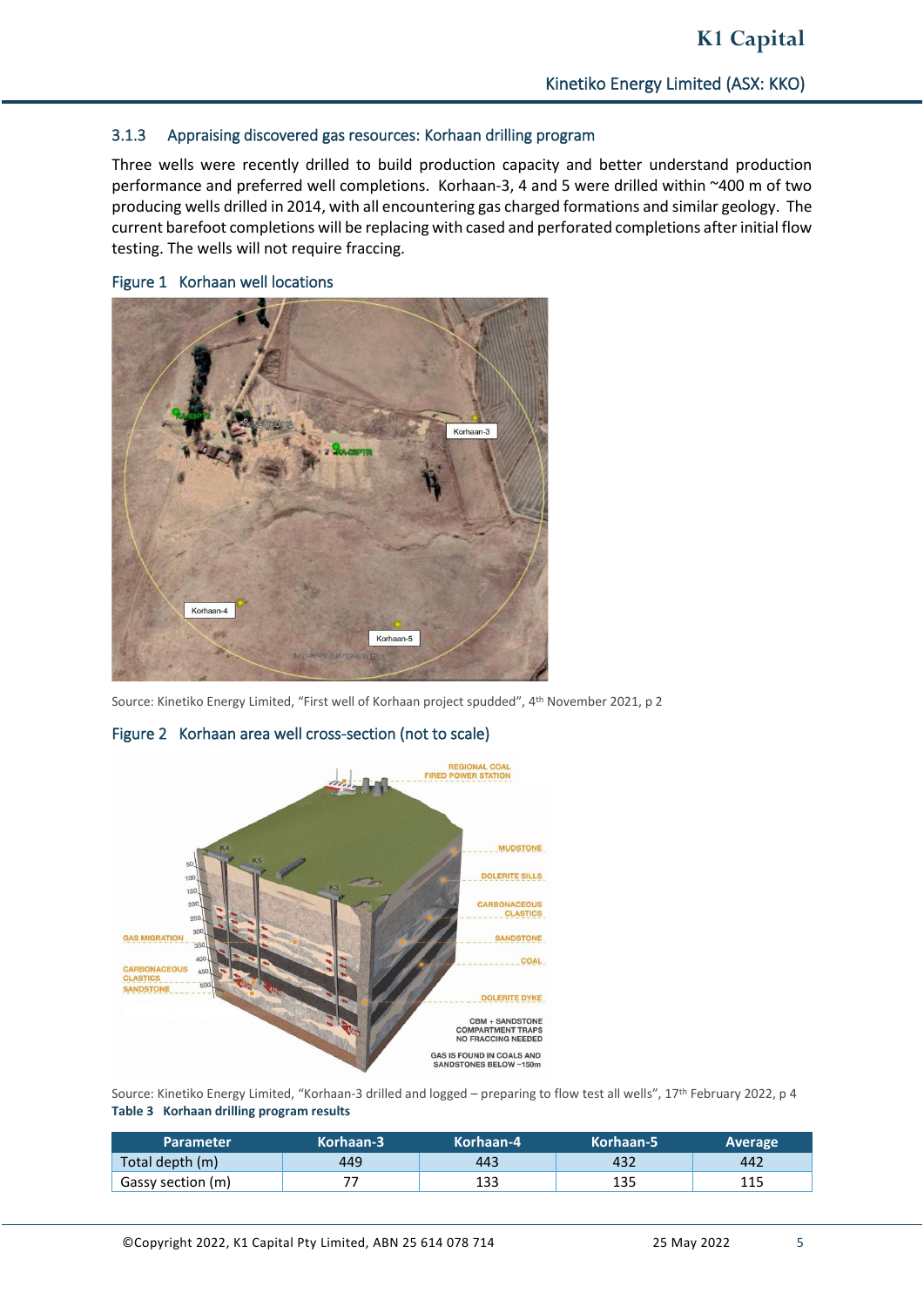#### 3.1.4 Concluding gas offtake discussions: Vutomi Energy

In December Afro Energy entered a 50/50 joint venture term sheet with Vutomi Energy (Pty) Ltd, a small South African power producer, to produce and sell electrical energy to third party offtakers.

Vutomi Energy will supply a 1MW gas reticulation engine to the JV on a loan basis at no cost and the JV will pay for installation and electricity network connection. The engine will utilize gas from Afro Energy's existing wells. The project may form the basis for future larger cogeneration plants.

The amount of gas to be developed is small (~55 TJ/yr)<sup>1</sup>, however, the project is an important step in demonstrating commercial operation and converting contingent resources to reserves.

#### 3.1.5 Securing funding for production pilots: IDC

Afro Energy announced a funding agreement with the Industrial Development Corporation of South Africa (IDC) in early April to develop a 15-20 well pilot production field in Exploration Right 12/3/271.

The investment and development will be conducted through an incorporated special purpose vehicle "Afro Gas Development SA (Pty) Ltd" in two phases. Phase 1 will involve the development of  $\sim$ 10 wells and the construction of a gas processing plant and pipeline gathering system. Phase 2 will comprise the commencement of gas production and the development of a further ~10 wells, plus expansion of facilities as required. Production will be achieved under the existing government approval for 500 MMscf/yr. The IDC has a first right to participate up to 45% of the next 80 wells developed by Afro Energy.

IDC will contribute 45% (ZAR70m, ~\$6.3m) of the anticipated ZAR155m project and Kinetiko will contribute 55% (ZAR80m, ~\$7.2m) via Afro Energy.

#### 3.1.6 Other partnerships: Phefo Power

Kinetiko has secured a subscription of ZAR10m (~\$0.9m) from South African energy investment group, Phefo Power, which bolsters Kinetiko's Black Economic Empowerment (BEE) certification. The investor subscription was combined with the current 1:15 pro rata renounceable rights issue to raise a combined total of ~\$4m.

 $1$  Gas consumption = 1 MWe /40% notional efficiency \* 3600 sec/hr\*24 hr/day\*365 days/yr = 78.8 TJ/yr @ 100% utilization, 55 TJ/yr @ 70% utilization => 0.151 TJ/d, equivalent to ~150 kscfd.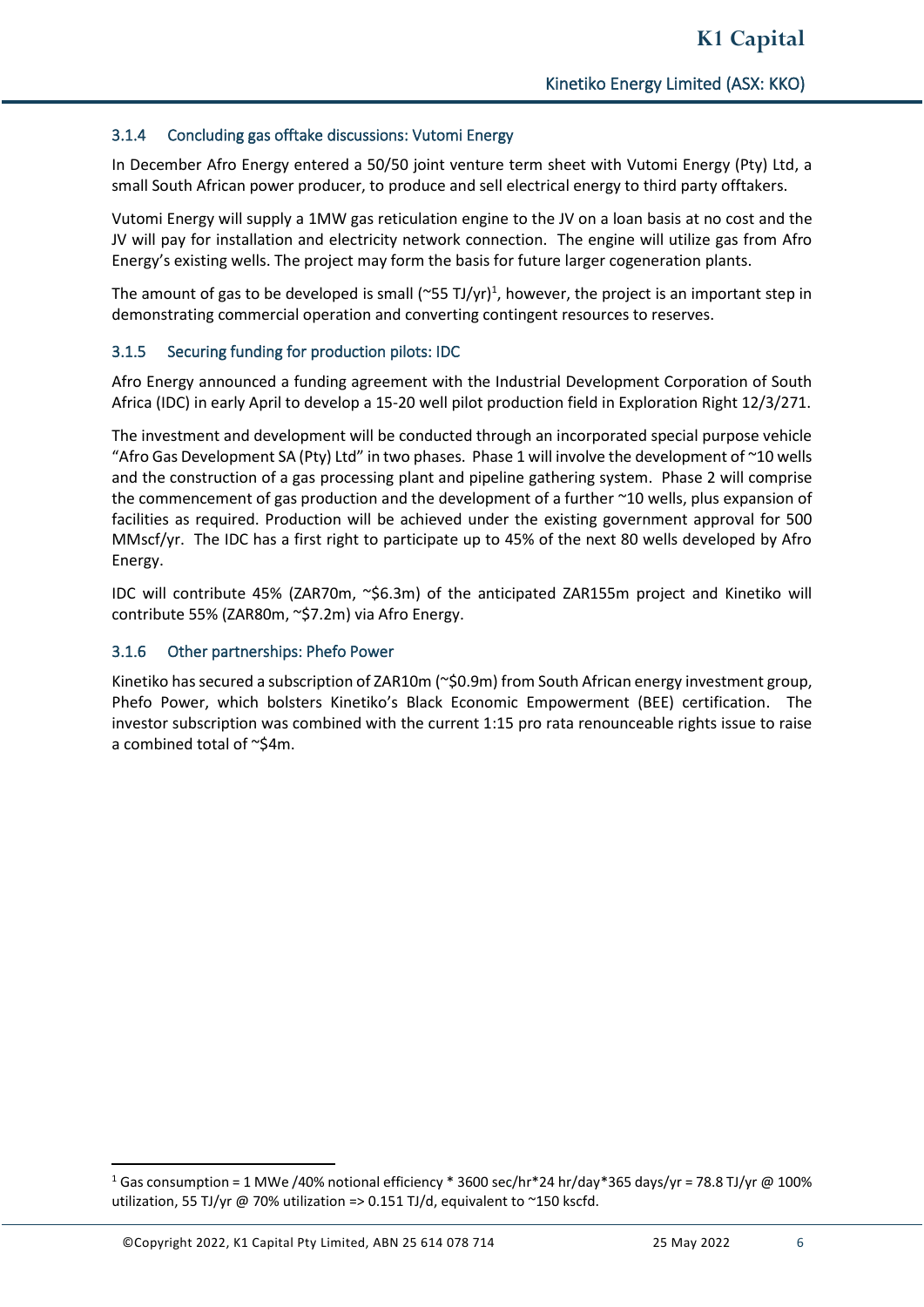## 4. Valuation

We have valued Kinetiko using discounted cash flow analysis for the Amersfoort Gas Project and enterprise value to resource multiples for undeveloped resources and exploration prospects. Our resource multiples are based on analogous projects cross-checked with market or transaction metrics. We apply risk factors to account for technical and commercial maturity. Our investment model incorporates probability distributions for key variables, including reserves and resources, commodity prices and exploration success, and uses Monte-Carlo simulation to quantify the range of share price outcomes.

We continue to assume a stage development concept, with initial production from 3 to 5 existing wells commencing in 2H 2022 for onsite power generation (1 MW), a 10-20 well pilot commencing drilling in late 2022 and production by mid-2023, followed by a larger ~300 well, 90 bcf, 12 TJ/d, development to support an on-site power generation project in 2024.

We assume full development would comprise a ~3000+ well, 900 bcf, ~120 TJ/d, gas sales to medium to large scale power gen (~800 MW) project in the second half of this decade. Detailed project assumptions for each project stage are explained in our report of 6<sup>th</sup> September 2021.

The key uncertainties at this stage are longer term well performance (estimated ultimate recovery and production profile) and development economics (capex per well, gas offtake profiles and pricing). These assumptions will be further refined based on pilot project performance.



#### Figure 3 Kinetiko production model

Source: K1 Capital analysis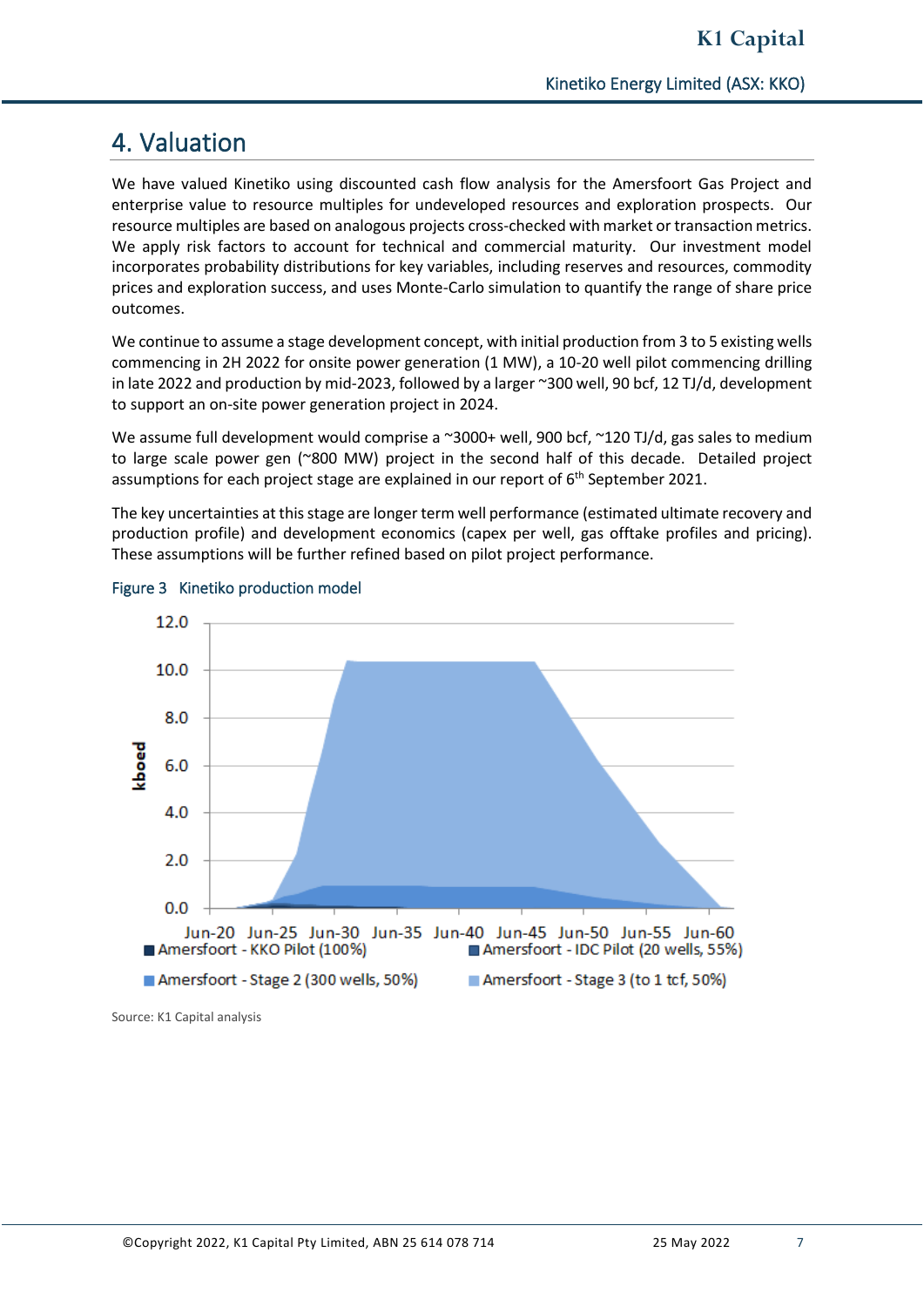# 5. Comparative valuation

Kinetiko continues to trade at a material discount to ASX peers with international operations, due to uncertainty regarding future commercialization of Kinetiko's large contingent resource endowment. Successful demonstration of production from the planned pilot programs and conversion of contingent resources to reserves should see this discount begin to unwind.

Three ASX-listed companies other than Kinetiko have onshore CBM/unconventional gas interests in southern Africa: Tlou Energy (ASX: TOU) – CBM in Botswana, Pure Hydrogen (ASX: PH2) – CBM in Botswana, and Renergen (ASX: RLT) – biogenic gas and helium in South Africa. Five ASX-listed juniors have CBM exploration and appraisal interests in Australia.

Our trading metrics are based on a price-equivalent reserves and resources basis. Our primary valuation metric for CBM companies is 2P reserves + 0.8\*2C resources, based on industry conversion of ~80% of 2C resources to 2P reserves over a period of 5 years.

| Company                                 | Code            | Last<br><b>Price</b> | <b>Total</b><br><b>Shares</b> | <b>Mkt</b><br>Cap | EV     | 2P       | 3P                       | 2C          | EV/2P                    | EV/<br>$(2P+0.8*2C)$ | EV/<br>$(3P+2C)$ | <b>Gearing</b><br>$D/(D+E)$ |
|-----------------------------------------|-----------------|----------------------|-------------------------------|-------------------|--------|----------|--------------------------|-------------|--------------------------|----------------------|------------------|-----------------------------|
|                                         |                 | 09-May-22            | (million)                     | M\$A              | M\$A   | PJe'     | PJe'                     | PJe'        | \$A/GJe                  | \$A/GJe              | \$A/GJe          | $\%$                        |
|                                         |                 |                      |                               |                   |        |          |                          |             |                          |                      |                  |                             |
| <b>Kinetiko Energy</b>                  | <b>KKO</b>      | 0.085                | 626                           | 53                | 53     |          |                          | $-2,463.3$  | ٠                        | 0.03                 | 0.02             | $\bf{0}$                    |
| <b>Australian CBM (4)</b>               |                 |                      |                               | 469               | 441    | 222.1    | 551.8                    | 4,338.3     | 1.23                     | 0.12                 | 0.09             | $\mathbf{2}$                |
| <b>Blue Energy</b>                      | <b>BLU</b>      | 0.080                | 1,528                         | 122               | 114    | 71.0     | 291.0                    | 1.313.0     | 1.60                     | 0.10                 | 0.07             | $\overline{\phantom{a}}$    |
| <b>Comet Ridge</b>                      | COI             | 0.170                | 926                           | 157               | 160    | 151.1    | 260.8                    | 300.8       | 1.06                     | 041                  | 0.28             | 6                           |
| <b>Galilee Energy</b>                   | <b>GLL</b>      | 0.345                | 339                           | 117               | 100    |          |                          | 2.507.5     | ٠                        | 0.05                 | 0.04             | $\sim$                      |
| <b>State Gas</b>                        | <b>GAS</b>      | 0.360                | 200                           | 72                | 68     |          | $\overline{\phantom{a}}$ | 217.0       | ٠                        | 0.39                 | 0.31             | $\blacksquare$              |
|                                         |                 |                      |                               |                   |        |          |                          |             |                          |                      |                  |                             |
| <b>ASX International CBM/helium (5)</b> |                 |                      |                               | 386               | 398    | 458.8    | 847.4                    | 704.2       | 0.87                     | 0.29                 | 0.19             | 15                          |
| <b>Elixir Energy</b>                    | EXR             | 0.145                | 892                           | 129               | 104    |          |                          |             |                          |                      |                  |                             |
| <b>NuEnergy Gas</b>                     | <b>NGY</b>      | 0.023                | 1,481                         | 34                | 34     | 64.8     | 64.8                     | 37.0        | 0.53                     | 0.36                 | 0.33             | 8                           |
| <b>Tlou Energy</b>                      | TOU             | 0.032                | 600                           | 19                | 18     | 22.4     | 235.3                    | 117.9       | 0.78                     | 0.15                 | 0.05             | 27                          |
| Pure Hydrogen                           | PH <sub>2</sub> | 0.365                | 339                           | 124               | 112    |          |                          | 549.3       | $\overline{\phantom{a}}$ | 0.25                 | 0.20             |                             |
| Renergen                                | <b>RLT</b>      | 3.380                | 24                            | 80                | 131    | 371.6    | 547.3                    |             | 0.35                     | 0.35                 | 0.24             | 42                          |
|                                         |                 |                      |                               |                   |        |          |                          |             |                          |                      |                  |                             |
| ASX oil & gas producers (4)             |                 |                      |                               | 62.711            | 72,118 | 22.896.7 | 389.6                    | 53,013.1    | 3.15                     | 1.10                 | 0.95             | 22                          |
| <b>Beach Energy</b>                     | <b>BPT</b>      | 1.675                | 2.281                         | 3,821             | 3,814  | 1,990.8  | ÷                        | 1,124.1     | 1.92                     | 1.32                 | 1.22             | 4                           |
| <b>Cooper Energy</b>                    | <b>COE</b>      | 0.275                | 1,633                         | 449               | 554    | 288.5    | 389.6                    | 207.8       | 1.92                     | 1.22                 | 0.93             | 30                          |
| <b>Santos</b>                           | <b>STO</b>      | 8.080                | 3.387                         | 27,366            | 33,286 | 8,416.1  |                          | $-16.717.3$ | 3.96                     | 1.53                 | 1.32             | 27                          |
| <b>Woodside Petroleum</b>               | <b>WPL</b>      | 31.580               | 984                           | 31,074            | 34,464 | 12,201.4 |                          | $-34,963.9$ | 2.82                     | 0.86                 | 0.73             | 20                          |
|                                         |                 |                      |                               |                   |        |          |                          |             |                          |                      |                  |                             |

#### Table 4 Reserve and resource trading metrics

Source: K1 Capital analysis of company data. Expressed relative to the spot east coast Australian gas price of \$26/GJ.

#### Table 5 Reserve & resource spot price equivalence factors

| Commodity               | units            | Price     | Price          | Price    | <b>Source</b>                              |
|-------------------------|------------------|-----------|----------------|----------|--------------------------------------------|
|                         |                  | 09-May-22 | <b>SUS/boe</b> | factor   |                                            |
| USD/AUD forex           | <b>SUS/SA</b>    | 0.7095    | ٠              | ۰        | <b>Reserve Bank of Australia</b>           |
| <b>Brent</b>            | <b>SUS/bbl</b>   | 112.21    | 112.21         |          | 1.00 Bloomberg                             |
| WTI                     | <b>SUS/bbl</b>   | 109.47    | 109.47         | $0.98$ " |                                            |
| Henry Hub               | <b>SUS/mmBtu</b> | 8.13      | 47.15          | $0.42$ " |                                            |
| <b>EC</b> Australia     | <b>SA/GJ</b>     | 26.00     | 112.89         |          | 1.01 AEMO Wallumbilla benchmark 9 May 22   |
| <b>WC Australia</b>     | <b>SA/GJ</b>     | 5.54      | 24.05          |          | 0.21 gasTrading spot price Apr '22         |
| Europe                  | <b>SUS/mmBtu</b> | 32.20     | 186.76         |          | 1.66 World Bank, Netherlands TTF, Apr '22  |
| <b>SAfrica</b>          | \$US/mmBtu       | 10.37     | 60.16          |          | 0.54 est. field gate price @ \$US112 Brent |
| LNG                     | <b>SUS/mmBtu</b> | 16.44     | 95.38          |          | 0.85 85% of Brent (14.7% slope)            |
| <b>LNG JPN/KOR spot</b> | <b>SUS/mmBtu</b> | 17.18     | 99.64          |          | 0.89 World Bank, Japan, Feb '22            |
| <b>LPG</b>              | <b>SUS/t</b>     | 855       | 75.00          |          | 0.67 Saudi Contract Price - May '22        |
| <b>Helium</b>           | <b>SUS/kscf</b>  | 210       | 1,183          |          | 10.54 USGS Mineral Comm Summary 2020       |

Source: K1 Capital analysis. Helium "boe energy equivalent price" assumes notional 1.03 MMBtu/kscf for comparison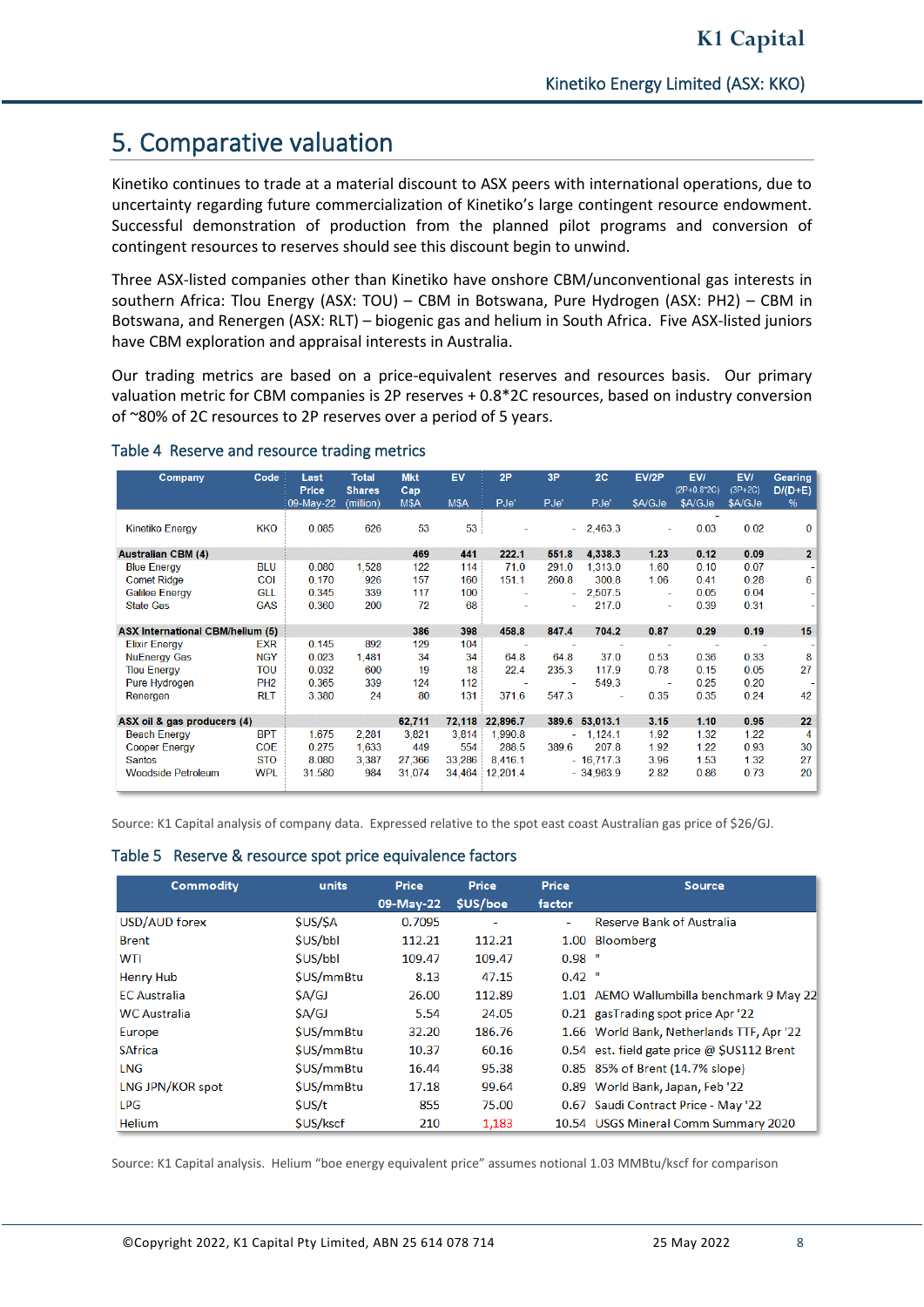#### **Disclosure:**

*This report was commissioned by Kinetiko Energy Limited (Kinetiko) and K1 Capital Pty Limited (K1 Capital) will receive a fee for preparing this report. The purpose of the report is to provide an assessment of the value of Kinetiko Energy Limited. The user of this report is Kinetiko and persons designated by them. K1 Capital has prepared this report based on interviews with management and research using publicly available information. K1 Capital has not undertaken a site visit to Kinetiko's projects. To the best of K1 Capital's knowledge, full, accurate and true disclosure of all material information was provided by Kinetiko. Given the potential for a perceived conflict of interest it is K1 Capital's policy not to include a share price target or investment recommendation for commissioned research. K1 Capital may seek to do business with companies covered in its reports. Consequently investors should be aware that the firm may have a conflict of interest that could affect the objectivity of its research. Please see the final page of this report for further information on disclosures and disclaimers.*

*K1 Capital overview: K1 Capital was established in 2016 as a specialist independent provider of research, analysis and corporate advisory services, focused on oil & gas and the broader energy sector. K1 Capital operates under its own AFSL which covers the provision of research to wholesale clients.*

*Analyst background: John Young has over 30 years' experience in the petroleum, resources and financial services industries with ExxonMobil, WMC Resources/BHP Billiton, Wilson HTM and Ord Minnett, with qualifications in engineering (BE hons), applied science (MAppSc), operations research (GradDipBusSc), management (GDM) and finance (GradDipAppFin).*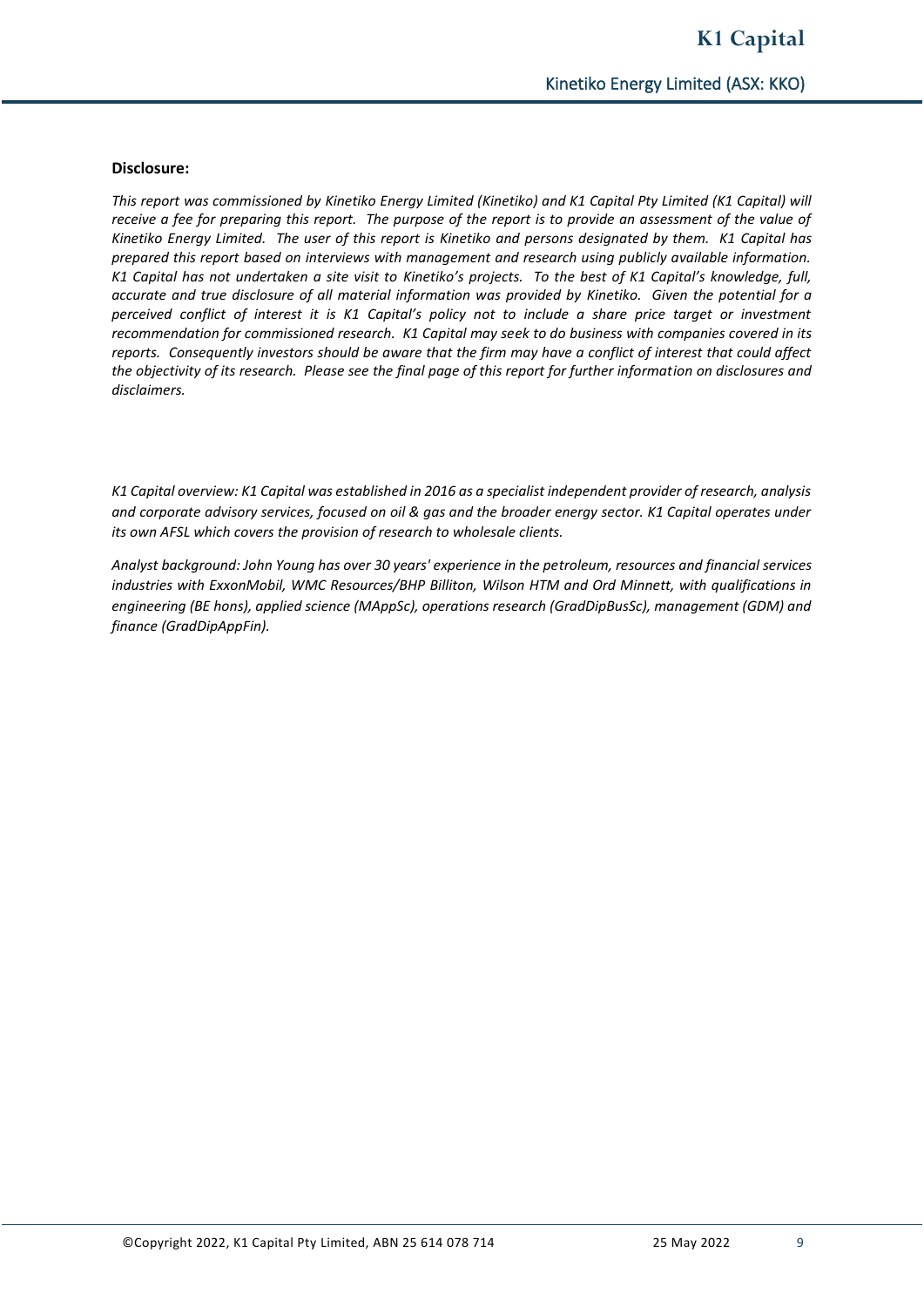# 6. Appendices

### 6.1 Reserves and resources

Contingent and prospective resources are unchanged from our initial report from November 2020.

| <b>Item</b>             | <b>Units</b>        | 1 <sub>C</sub> | 2C      | 3C       | 10    | 2U    | 3U      | <b>Comment</b>                          |
|-------------------------|---------------------|----------------|---------|----------|-------|-------|---------|-----------------------------------------|
|                         |                     |                |         |          |       |       |         |                                         |
| <b>Permit area</b>      | <u>bcf</u>          | 4,604          | 4,604   | 4,604    |       |       |         |                                         |
| <b>CBM</b>              | bcf                 | 4,604          | 4,604   | 4,604    |       |       |         | assume resource play covers all permits |
| Sandstone               | bcf                 | 4,604          | 4,604   | 4,604    |       |       |         | $\mathbf{u}$                            |
|                         |                     |                |         |          |       |       |         |                                         |
| Gas in place (gross)    | bcf                 | 4,204.0        | 9,306.6 | 17,465.0 | 0.0   | 0.0   | 0.0     |                                         |
| <b>CBM</b>              | bcf                 | 3,114.2        | 6,883.8 | 13,097.2 |       |       |         |                                         |
| Sandstone               | bcf                 | 1,089.8        | 2,422.8 | 4,367.8  |       |       |         |                                         |
|                         |                     |                |         |          |       |       |         |                                         |
| Recoverable (gross)     | bcf                 | 2,236.9        | 4,861.8 | 9,250.6  | 361.0 | 902.5 | 1,766.7 |                                         |
| <b>CBM</b>              | bcf                 | 2,047.1        | 4,492.0 | 8,621.2  |       |       |         |                                         |
| Sandstone               | bcf                 | 189.8          | 369.8   | 629.4    | 361.0 | 902.5 | 1,766.7 |                                         |
|                         |                     |                |         |          |       |       |         |                                         |
|                         |                     | $1C+1U$        | $2C+2U$ | $3C+3U$  |       |       |         |                                         |
| <b>Recovery (gross)</b> | bcf                 | 61.8           | 61.9    | 63.1     |       |       |         |                                         |
| <b>CBM</b>              | bcf                 | 65.7           | 65.3    | 65.8     |       |       |         |                                         |
| Sandstone               | bcf                 | 50.5           | 52.5    | 54.9     |       |       |         |                                         |
|                         |                     |                |         |          |       |       |         |                                         |
| <b>Resource density</b> | bcf/km <sup>2</sup> | 0.56           | 1.25    | 2.39     |       |       |         |                                         |
| <b>CBM</b>              | bcf/km <sup>2</sup> | 0.44           | 0.98    | 1.87     |       |       |         |                                         |
| Sandstone               | bcf/km <sup>2</sup> | 0.12           | 0.28    | 0.52     |       |       |         |                                         |
|                         |                     |                |         |          |       |       |         |                                         |
| <b>EUR/well</b>         | bcf/well            | 0.14           | 0.30    | 0.58     |       |       |         | @ 60 acres/well spacing                 |
| <b>CBM</b>              | bcf/well            | 0.11           | 0.24    | 0.45     |       |       |         |                                         |
| Sandstone               | bcf/well            | 0.03           | 0.07    | 0.13     |       |       |         |                                         |
|                         |                     |                |         |          |       |       |         |                                         |

Table 6 Gross resource statement (n.b. KKO's share is 100% of the gross amount shown)

1. Source: data extracted from Kinetiko Energy Limited, "Significant Gas Resource Increase – Contingent Resources (2C) now 4.9 tcf", 29th July 2020, p 2. Resource assessment per Gustavson Associates LLP, Boulder, Colorado, USA.

2. Resources include exploration rights ER38, ER56, ER270, ER271 & ER272, covering 4,604 kms<sup>2</sup> gross.

3. n.b. Resource Assessment Excludes Exploration Right Application 320, comprising 2,394 km<sup>2</sup> pending approval.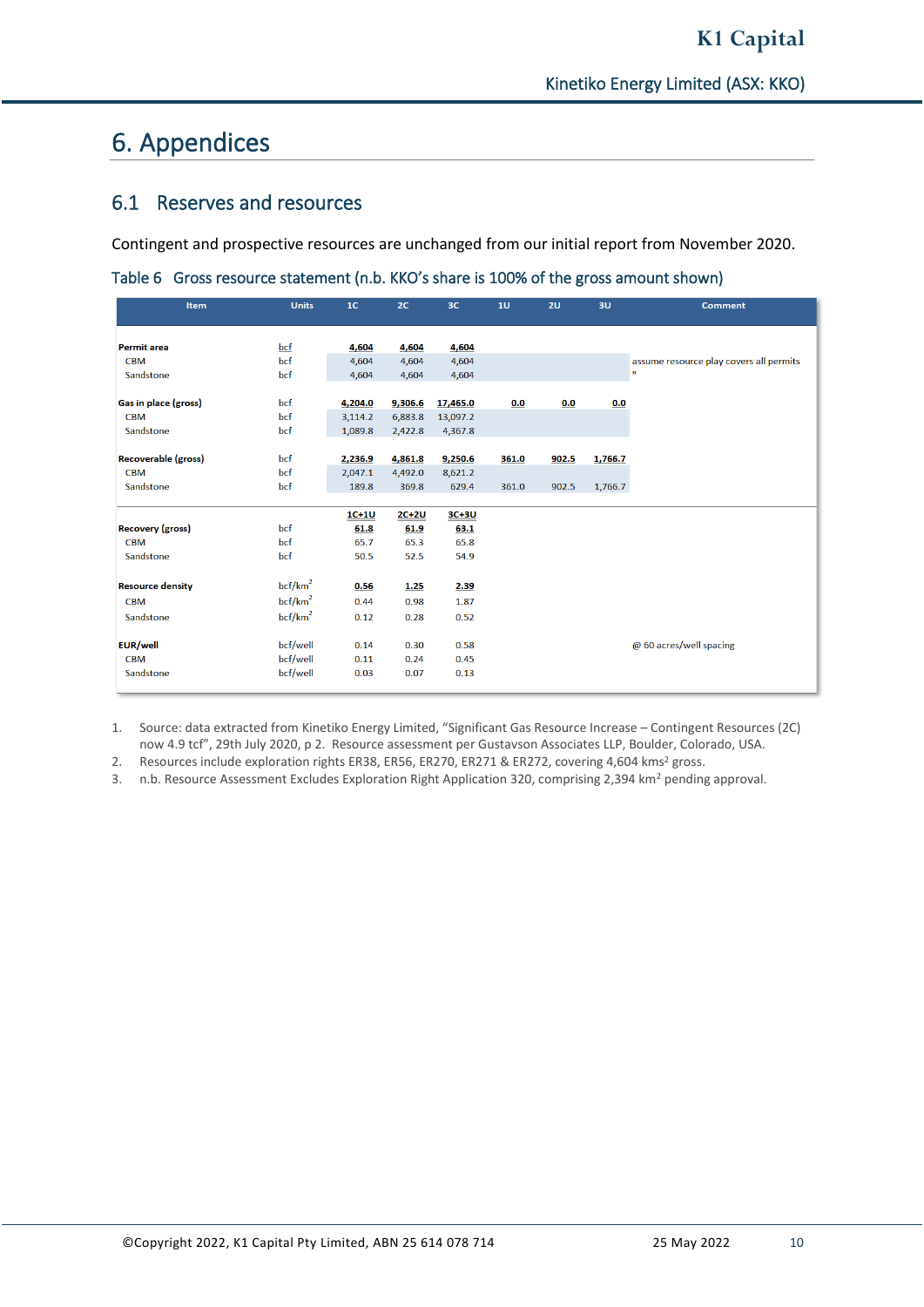### 6.2 Aeromagnetic survey areas



Figure 4 Aeromagnetic survey areas

Source: Kinetiko Energy Limited, "New Aeromagnetic Survey Interpretation Update", 27th January 2022, p 2

| Parameter                                | <b>Previous surveys</b> | <b>Recent survey</b> | <b>Total</b> |
|------------------------------------------|-------------------------|----------------------|--------------|
| Total line km flown (km)                 | 19,594                  | 12,610               | 32,204       |
| Total area identified (km <sup>2</sup> ) | 965                     | 264                  | 1,229        |
| Gas compartments (#)                     | 37                      | 42                   | 79           |
| Line km flown/area ( $km/km^2$ )         | 20.3                    | 47.8                 | 26.2         |
| Compartment size (km <sup>2</sup> )      | 26.1                    | 6.3                  | 15.6         |
|                                          |                         |                      |              |

| <b>Parameter</b>                         | <b>ER270N</b> | <b>ER270S</b> | <b>ER270N</b> | Total  |
|------------------------------------------|---------------|---------------|---------------|--------|
| Total area identified (km <sup>2</sup> ) | 43.86         | 85.25         | 135.06        | 264.17 |
| Gas compartments (#)                     |               | 19            | 11            | 42     |
| Compartment size (km <sup>2</sup> )      | 3.7           | 4.5           | 12.2          | 6.3    |

The smaller compartment size identified in the recent survey is unlikely to be important to development economics, given multiple wells will be required within each compartment to extract the gas resources. The higher distance flown per gas area identified is expected given the focus on higher profile areas first.